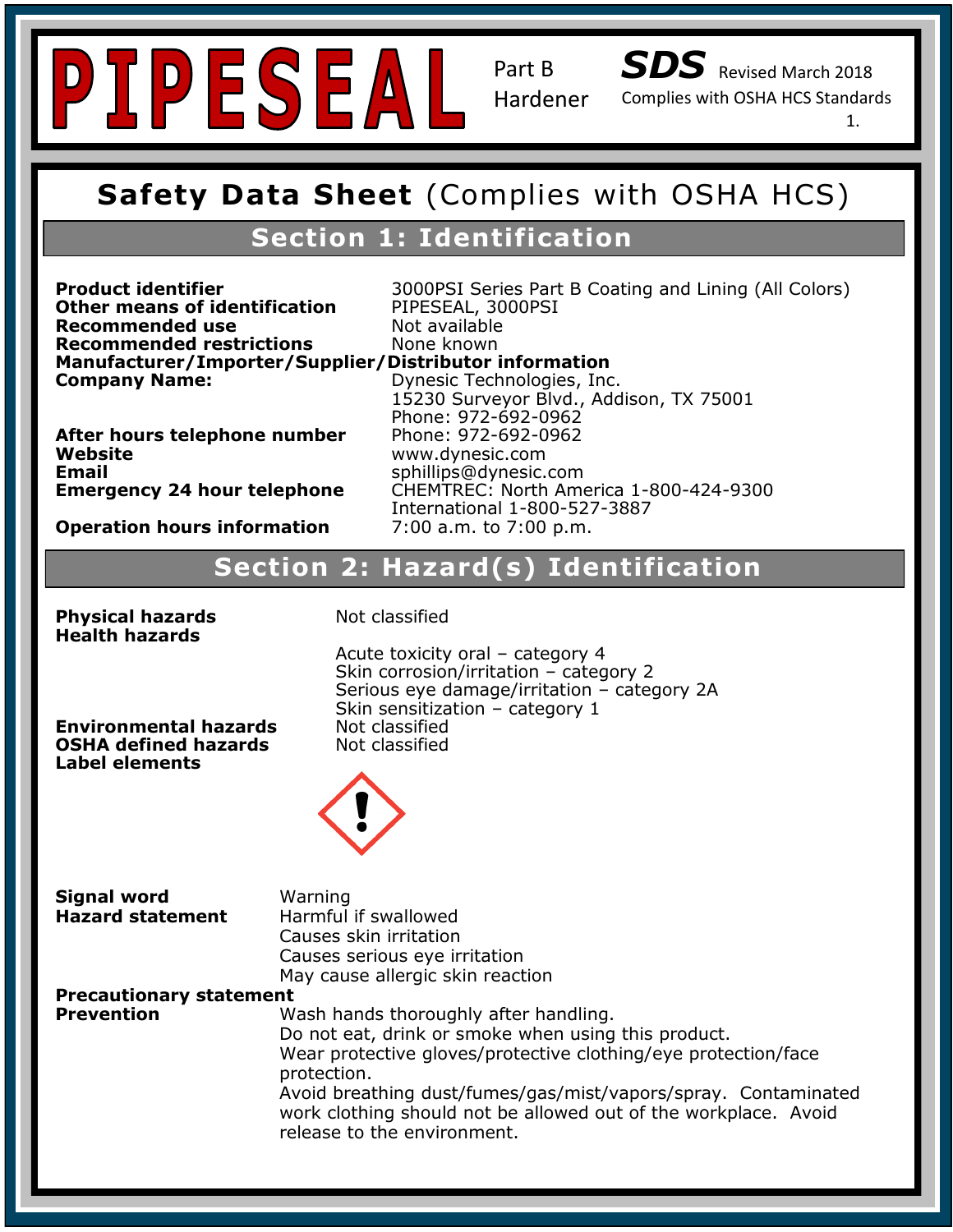

Part B



Complies with OSHA HCS Standards Hardener

2.

| <b>Response</b><br><b>Storage</b><br><b>Disposal</b>                                                         | IF SWALLOWED: Call a POISON CENTER or doctor/physician if you feel<br>unwell. Rinse mouth.<br>IF ON SKIN: Wash with plenty of soap and water.<br>If skin irritation occurs: get medical advice/attention.<br>Take off contaminated clothing and wash before reuse.<br>IF IN EYES: Rinse cautiously with water for several minutes. Remove<br>contact lenses if present and easy to do. Continue rinsing.<br>If eye irritation persists: get medical advice/attention.<br>Wash contaminated clothing before reuse.<br>Collect spillage.<br>Store in accordance with local/regional/national regulations.<br>Dispose of contents/container in accordance with local/regional/<br>national/international regulations. |                                                          |
|--------------------------------------------------------------------------------------------------------------|--------------------------------------------------------------------------------------------------------------------------------------------------------------------------------------------------------------------------------------------------------------------------------------------------------------------------------------------------------------------------------------------------------------------------------------------------------------------------------------------------------------------------------------------------------------------------------------------------------------------------------------------------------------------------------------------------------------------|----------------------------------------------------------|
|                                                                                                              |                                                                                                                                                                                                                                                                                                                                                                                                                                                                                                                                                                                                                                                                                                                    | <b>Section 3: Composition/Information on Ingredients</b> |
| Hazard(s) not otherwise classified (HNOC)<br>None known<br><b>Supplemental information</b><br>Not applicable |                                                                                                                                                                                                                                                                                                                                                                                                                                                                                                                                                                                                                                                                                                                    |                                                          |
| <b>Mixtures</b><br><b>Chemical name</b><br>Boron Trifluoride complex                                         | <b>CAS number</b><br><b>Trade Secret</b>                                                                                                                                                                                                                                                                                                                                                                                                                                                                                                                                                                                                                                                                           | %<br>10-100%                                             |

### **Section 4: First Aid Measures**

#### **Eye contact**

Flush eyes with plenty of water for at least 15 minutes while holding eyelids open. Seek medical attention.

#### **Skin contact**

 $p_{\text{inated}}$  clothing or shoop Printed breathing of shoes, mean man pickly of the Immediately remove contaminated clothing or shoes, wash with plenty of water for at least 15 minutes.

#### **Inhalation**

Move person to fresh air area and provide oxygen if breathing is difficult. If breathing has stopped, perform artificial respiration. Seek medical attention.

#### **Ingestion**

**Ingestion**<br>Do not induce vomiting because of risk of aspiration. Rinse mouth with water. Consult a physician if effects occur.

#### **Notes to physician Notes to physician Treat symptomatically.**<br> **General advice Get medical attention if**

**General advice Get medical attention if any discomfort develops.** 

### Specific Hazard: N/A **Section 5: Fire-Fighting Measures**

**Personal precautions, protective equipment** Remove all sources of ignition. Use personal protective equipment. **Suitable extinguishing media comparison** Water fog. Foam. Dry chemical powder. Carbon dioxide (CO2).<br>... **Unsuitable extinguishing media**  No data **Specific hazards arising from the chemical**  In case of fire, toxic fumes might be formed.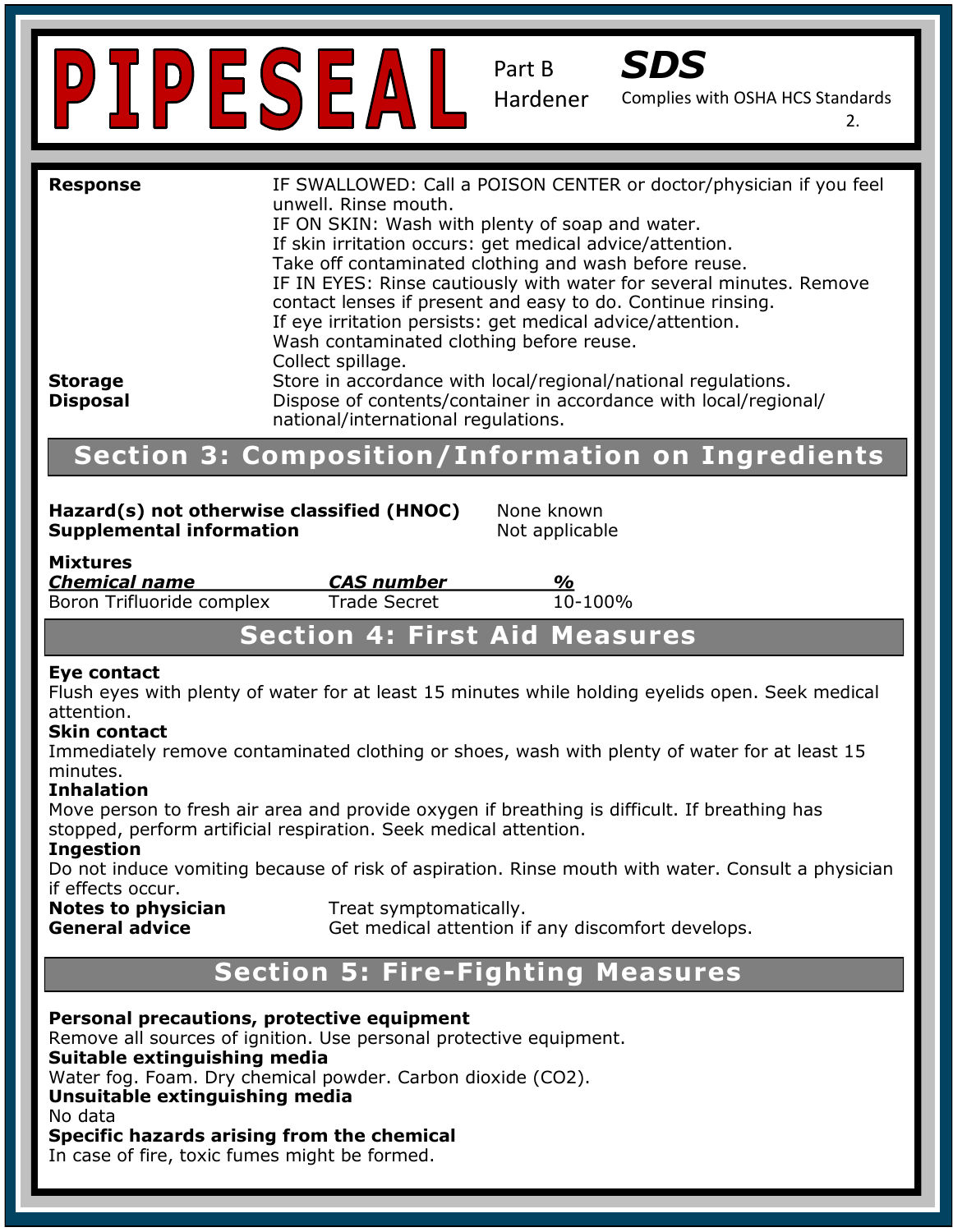

Part B



Complies with OSHA HCS Standards Hardener

3.

#### **Special protective equipment and precautions for firefighters**

Isolate from heat, electrical equipment, sparks and open flames. Firefighters should be equipped<br>with but deviated without heats, alongs, and hedu suit and a self-contained breathing apparatus. with butyl rubber boots, gloves, and body suit and a self-contained breathing apparatus.

### **Section 6: Accidental Release Measures**

#### **Personal precautions, protective equipment and emergency procedures**

Use protective equipment as required. Avoid skin contact or inhalation.

### Ose protective equipment as required. *F*<br>**Environmental precautions**

**Containmental precidents:**<br>Store away from water supply and drainage.

#### **Methods and materials for containment and cleaning up**

Stop leak if you can do so without risk. Ventilate the spill area. Dike the spilled material where **Recommended Use:**  $\mathbf{R} = \mathbf{R} \mathbf{R}$  **and the induced, under coating for induced, under the induced, under the indoor and induced, under the induced, under the induced, under the induced of induced**  $\mathbf{R}$  **and induced b** 

#### Release measures

Keep away from open flames, hot surfaces and sources of ignition.<br>Mathade fax classing up

#### **Methods for cleaning up**

**Small spills:** Absorb spillage with non-combustible absorbent material.

**Large spills:** Use a non-combustible material like vermiculite, sand or earth to soak up the product and place into a container for later disposal. Wash area with soap and water.

## **Kancer Section 7: Section 7: Handling And Storage**

#### **Precautions for safe handling**

Keep in a cool, well-ventilated place and keep container closed.

#### **Conditions for safe storage, including any incompatibilities**

spark and high temperature. Store in a cool dry area. Avoid contact with skin and eyes. Use with adequate ventilation. Keep away from heat, flame,

#### nosure Controls/ P103: Read label before use. **Section 8: Exposure Controls/Personal Protection**

| <b>Domestic regulation</b> | No data |  |
|----------------------------|---------|--|
| <b>ACGIH (TLV)</b>         | No data |  |
| OSHA (PEL)                 | No data |  |
| <b>NIOSH (REL)</b>         | No data |  |
| NIOSH (IDLH)               | No data |  |
|                            |         |  |

#### **Appropriate engineering controls**

Provide adequate ventilation and minimize the risk of inhalation of vapors and mists.

#### Individual protection measures, such as personal protective equipment

#### **Respiratory protection**

CLION<br>etional Occupational Never exceed the national Occupational Exposure Limit. Use local exhaust ventilation or<br>handle in a ventilated area  $\mathbf{S}$  is a set of  $\mathbf{S}$ handle in a ventilated area.

#### **Eye/face protection**

**Hand protection** Wear safety glasses. If there is a splash risk, wear safety goggles or face shield.

Use chemical resistant gloves.<br>The state of the state of the state of the state of the state of the state of the state of the state of the st

#### **Skin protection**

Instability: 0 Wear suitable protective clothing.<br>Other

#### **Other**

Wear suitable protective clothing.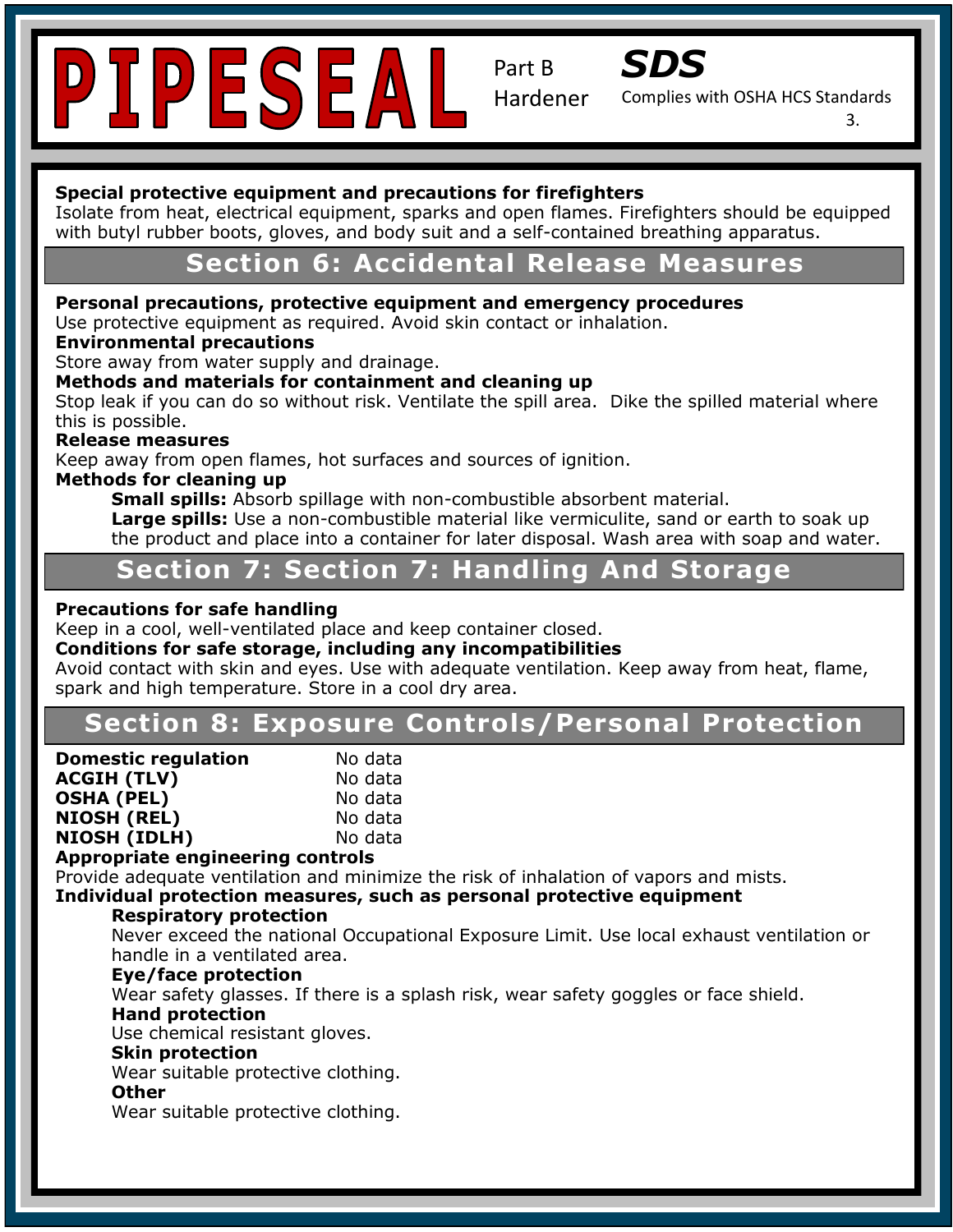



Complies with OSHA HCS Standards

4.

### **Section 9: Physical and Chemical Properties**

**Odor threshold Not available PH** Not available **Melting point/freezing point in a metally not available** and a series and a metallic metallic metallic metallic m<br>
The case of the contract of the case of the case of the case of the case of the case of the case of the ca **Initial boiling point/boiling range**  $>$  392 °F (> 200 °C) **Recommended USE: A Recommended USE: Indoor and temperature resistance resistance resistance resistance resistant**<br> **Evaporation rate** variable **Flammability (solid, gas)** Not available **Upper/lower flammability or explosive limits Flammability limit upper**  $(%)$  Not available **Explosive limit - lower** (%) The Mot available<br>**Explosive limit - upper** (%) Not available **Hazard Statement Community appel (1997)**<br>  $\times 0.1 \text{ mm Hg (250 °C)}$ **Philadelphical Except Contract Contract Contract Contract Contract Contract Contract Contract Contract Contract Contract Contract Contract Contract Contract Contract Contract Contract Contract Contract Contract Contract C Precomposition temperature**<br>**Viscosity** 9,600 – 19,100 **Appearance Physical state Liquid Form** Liquid **Color** Brown **Odor** Not available **Flash point** Not available **Flammability limit - lower** (%) Not available **Explosive limit - lower** (%) Not available **Vapor density Not available Not available Solubility(ies) Solubility (water)** Not available **Partition coefficient (n-octanol/water)** Not available **Auto-ignition temperature entity of the Mot available<br>
<b>Decomposition temperature** Not available **Decomposition temperature** 

#### P102: Keep out of reach of children . **Section 10: Stability and Reactivity**

P261: Avoid breathing dust/fume/gas/mist/vapors/spray. **Protective gloves/protective clothing**<br>Possibility of hazardous reactions  $\frac{1}{2}$ **Chemical stability** Stable

P3333343.<br>Not available

**Conditions to avoid** Heat, flames and sparks. Avoid temperatures exceeding the flash point. Contact with incompatible materials.

**Incompatible materials** 

Mineral acids, amines, bases, oxidizing agents.

### **Hazardous decomposition products**<br>**Hazardous decomposition products**

on products<br>May produce hazardous nitrogen oxides and carbon oxides. Installection and the context of the context of the context of the context of the context of the context of the

### **Section 11: Toxicological Information**

**Information on the likely routes of exposure:** 

**by eye and contact** May cause eye irritation **by eye and contact by mouth Not available** 

**by respiratory organ** May cause respiratory organ irritation<br>https://alabelia.html **by model is a stranger of the set of the set of the set of the set of the set of the set of the set of the set**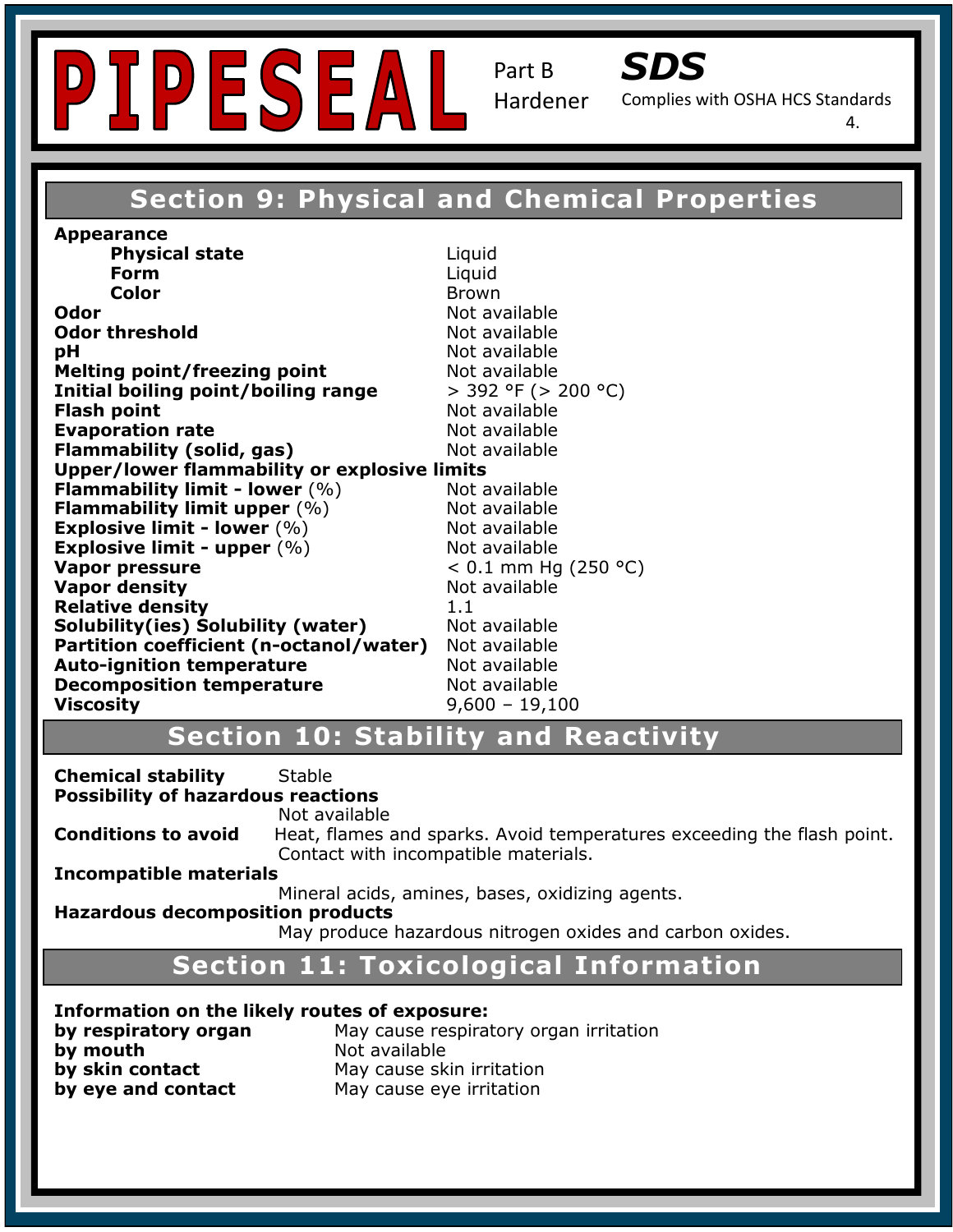



Complies with OSHA HCS Standards

5.

### **Section 12: Ecological Information**

**Product data Not available Component data** Not available

**Supponent data**<br> **Mobility** Not available **Environmental effects** An environmental hazard cannot be excluded in the event of unprofessional handling or disposal.

**Contact Section 13: Disposal Considerations** 

#### Phone: 972-692-0962 **Emergency Contact:** Same as Above **Disposal methods**

**Trade Name:** SC-4400

Dispose in accordance with all applicable federal state and local regulations.<br>Waste from residues unused products **Waste from residues unused products** 

waste from residues and sea products<br>Dispose in accordance with all applicable federal state and local regulations. **Contaminated packaging** 

Dispose in accordance with all applicable federal state and local regulations.

#### **Hazard Classification: Skin Irritant- Category 2 Section 14: Transportation Information**

| IATA |                 |
|------|-----------------|
|      | <b>IMDG/IMO</b> |
| DOT  |                 |

**IATA Rando Probot regulated as dangerous goods.** Not regulated as dangerous goods. Not regulated as dangerous goods.

### **Section 15: Regulatory information**

| <b>SARA 311/312</b>      | <b>Information</b><br>Chronic health hazard<br>Acute health hazard<br>Fire hazard<br>Sudden pressure | <b>Status</b><br><b>None</b><br>Irritant<br>None<br>None |
|--------------------------|------------------------------------------------------------------------------------------------------|----------------------------------------------------------|
| <b>Section 302</b>       | Extremely hazardous material<br>Hazardous substance                                                  | <b>None</b><br>None                                      |
| <b>Section 313</b>       | <b>Toxic chemicals</b>                                                                               | Immediate health hazard                                  |
| r information<br>Caatian |                                                                                                      |                                                          |

### **<u>Section 16: Other information</u>**

| <b>HMIS Hazard rating:</b> | Health $= 2$<br>Fire $= 1$<br>Reactivity = $0$ |
|----------------------------|------------------------------------------------|
| <b>Issuing date</b>        | April 21, 2015                                 |
| <b>Revision number</b>     | Release                                        |
| <b>Revision date</b>       | N/A                                            |